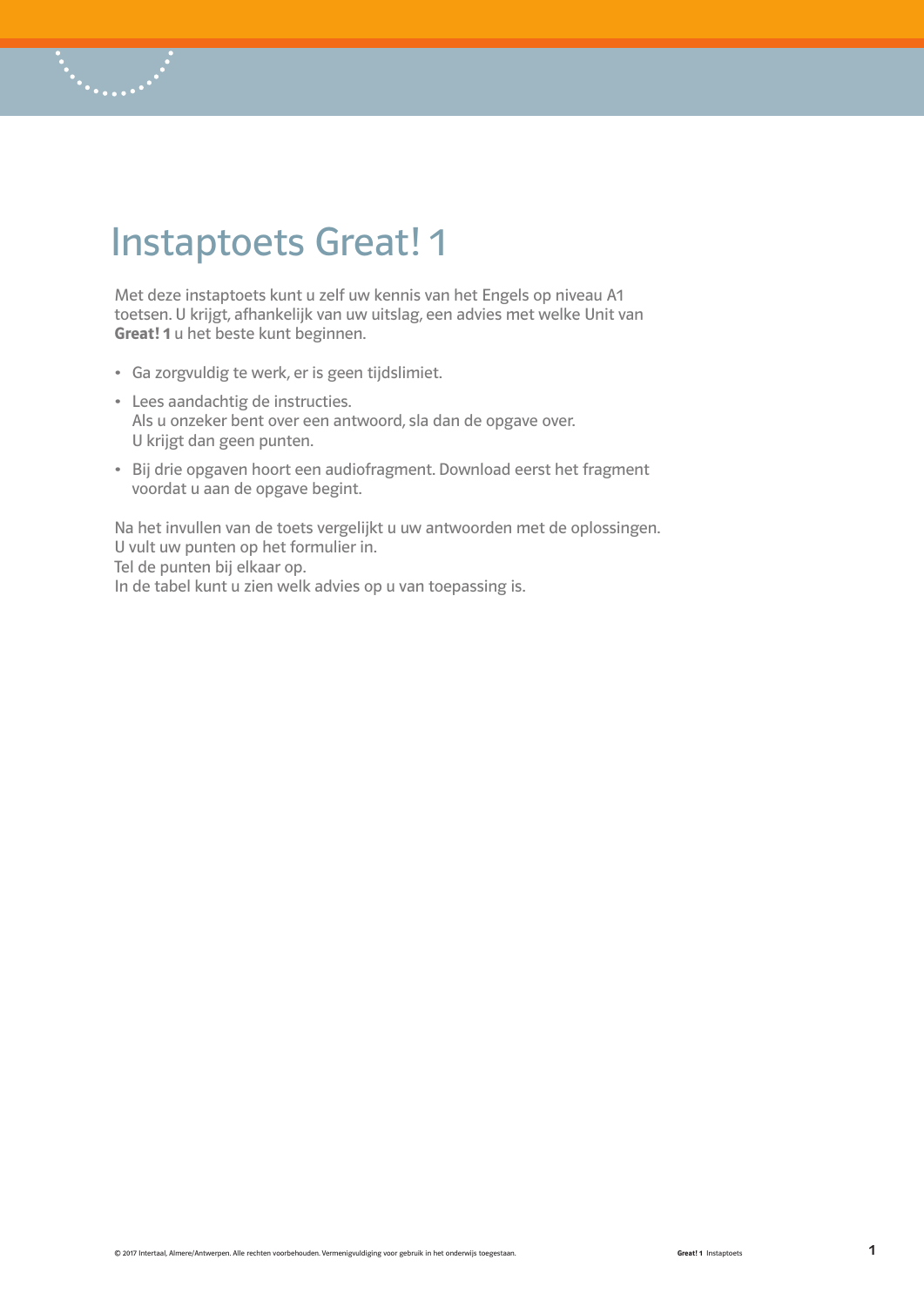$(4 \text{ pt} \cdot 1 \text{ pt} \cdot \text{ per item})$ 

### Opgave 1: visitekaartje

Zet de gegevens op de juiste plaats op het visitekaartje.

| First name:                          | Michael     |  |  |  |  |
|--------------------------------------|-------------|--|--|--|--|
| Surname:                             |             |  |  |  |  |
| Street:                              |             |  |  |  |  |
| Town/City:                           | Scarborough |  |  |  |  |
| Postcode:                            |             |  |  |  |  |
| Country:                             | Canada      |  |  |  |  |
| Telephone number:<br>+1 416-588-4171 |             |  |  |  |  |
| E-mail address:                      |             |  |  |  |  |

### Opgave 2: audiofragment 1, tijdstip

Luister naar het fragment en kruis het juiste antwoord aan.

### Excuse me, what's the time please?

- $\blacksquare$  It's 2.45.
- $\blacksquare$  It's 3.15.
- $\blacksquare$  It's 3.45.

### Opgave 3: familie

Lees de tekst en kruis het juiste antwoord aan.

About me – Ian Morrison

I live in London with my wife, Iris. She's from the Netherlands. She can speak English, but I can't speak Dutch … well, I can – a bit. We've got two sons and a daughter. I've got a brother and a sister. They live in Australia. Our parents live in Ireland. We visit them three times a year. They come to London to visit us too.

Ian is married and has got three children. His parents live in

- $\mathcal{L}^{\mathcal{L}}$
- 





### • m.jameson@jmc.ca

- 16 Chiefswood Square
- M1W 3E8
- Jameson

 $(2 pt \rightharpoonup 2 pt$  per antwoord)

 $(6 \text{ pt} \rightarrow 3 \text{ pt} \text{ per} \text{ antwoord})$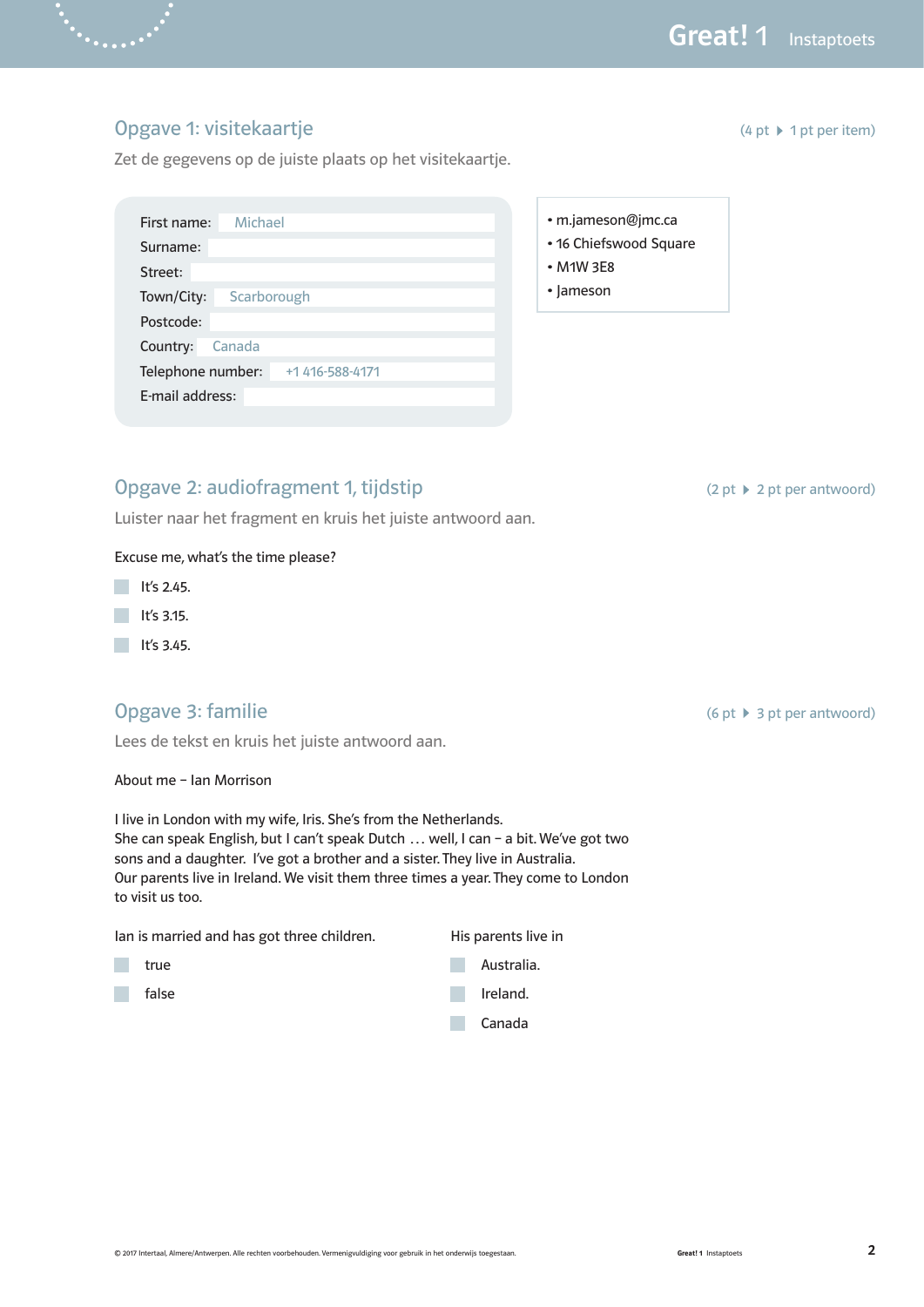Great! 1 Instaptoets

| Opgave 4: afspraak                                                                                      | $(4 \text{ pt} \geq 1 \text{ pt} \text{ per item})$                      |
|---------------------------------------------------------------------------------------------------------|--------------------------------------------------------------------------|
| Lees de tekst en vul deze aan met de juiste woorden uit de lijst.<br>Twee woorden worden niet gebruikt. |                                                                          |
| LISA Let's meet for coffee this week.                                                                   |                                                                          |
| JILL Sure! When have you got time?                                                                      | $\bullet$ day<br>$\cdot$ on                                              |
| LISA How about __________________ Wednesday?                                                            | • afternoon                                                              |
| JILL Yes, but in the morning, not in the ______________.                                                | • you<br>$\cdot$ us                                                      |
| LISA OK. Can you make it ______________________ 10.30?                                                  | • at                                                                     |
| JILL Perfect! At Daisy's café?                                                                          |                                                                          |
| LISA Yes! See __________________then.                                                                   |                                                                          |
| JILL Great, bye.                                                                                        |                                                                          |
| Opgave 5: audiofragment 2, woning                                                                       | $(3 \text{ pt} \rightarrow 1,5 \text{ pt} \text{ per} \text{ antwoord})$ |
| Luister naar de beschrijving van de woning van Dave en kruis het juiste<br>antwoord aan.                |                                                                          |
| Dave lives in a big house with a nice garden.                                                           | Dave's got a TV in his bedroom.                                          |
| true<br>true                                                                                            |                                                                          |
| false<br>false                                                                                          |                                                                          |
| Opgave 6: woonplaats                                                                                    | $(4 \text{ pt} \rightarrow 0.5 \text{ pt} \text{ per item})$             |
| Lees de tekst en vul deze aan met de juiste woorden uit de lijst.                                       |                                                                          |
|                                                                                                         |                                                                          |
| <b>GWYNEDD I live in Llangollen.</b>                                                                    | $(1)$ does $\cdot$ are $\cdot$ do<br>(2) Who's . Where's . What's        |
| SANDER Llangollen? (2) that?                                                                            | (3) How's • What's • What does                                           |
| GWYNEDD It's a small town in Wales. It's about 150 miles north                                          | (4) country • town • capital<br>$(5)$ do $\cdot$ make $\cdot$ go         |
| of Cardiff.                                                                                             | (6) There are • There's • There're aren't                                |
| SANDER (3) Llangollen like?                                                                             | $(7)$ any $\cdot$ a $\cdot$ an                                           |
|                                                                                                         | (8) very • big • near                                                    |
| 3,500 people live there.                                                                                |                                                                          |
|                                                                                                         |                                                                          |
|                                                                                                         |                                                                          |
| pubs. But there aren't any nightclubs. There's                                                          |                                                                          |

(7) castle nearby! Llangollen is small, but

 $its$  (8) nice!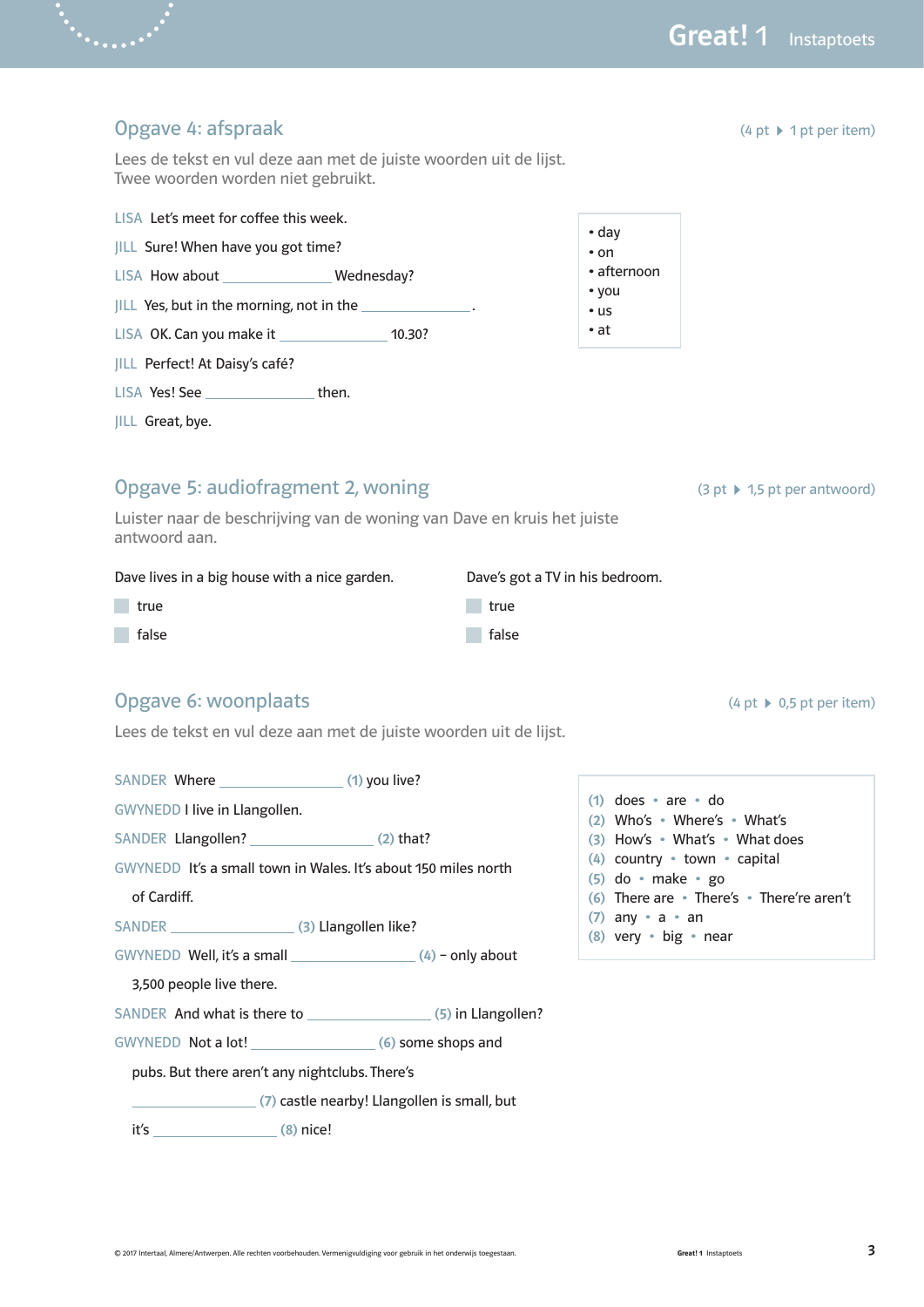$(3 pt \rightarrow 1,5 pt per antwoord)$ 

### Opgave 7: menukaart

Lees de menukaart en kruis het juiste antwoord aan.

### \* SUZIE'S SANDWICH BAR \*

1 \* CHICKEN SALAD chicken, cucumber and onion mixed with mayonnaise

 $2 * BLT$ bacon, lettuce and tomato with mayonnaise or butter on toast

> 3 \* HAM AND MUSTARD with delicious pickles on the side

4 \* EGG AND CRESS mixed with mayonnaise on bread or a roll

5 \* TUNA AND SWEETCORN mixed with mayonnaise and mustard on bread or toast

6 \* SALMON AND CUCUMBER mixed with mayonnaise on bread, toast or a roll

\* LUNCH SPECIAL \* Any sandwich + soup or side-salad for just  $£4.99!$ 

# A vegetarian can eat

- sandwich 2.
- sandwich 3.
- sandwich 4.

There is no fish in

- sandwich 1.
- sandwich 5.
- sandwich 6.

### Opgave 8: hotelreservering

Vul de e-mail aan met de juiste woorden.

|               | Sir and Madam                                                                                                                         |
|---------------|---------------------------------------------------------------------------------------------------------------------------------------|
| is available? | I would like to book a single room with en-suite facilities for 3<br>nights from 12 - 15 July. Please could you let me know if a room |
|               | very much.                                                                                                                            |
|               | faithfully,                                                                                                                           |
|               |                                                                                                                                       |

(6 pt  $\blacktriangleright$  2 pt per item)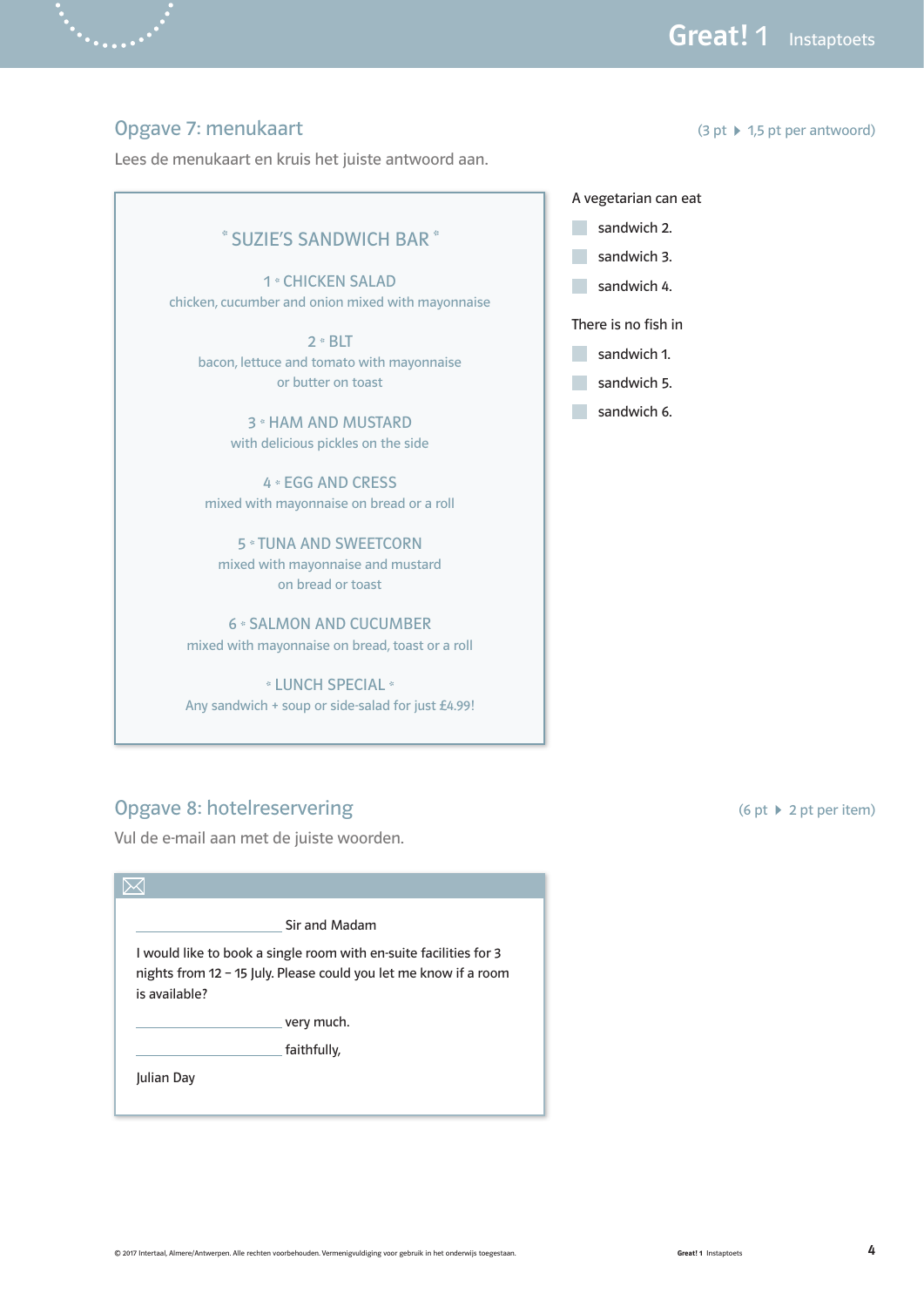### Opgave 9: audiofragment 3, levensverhaal Luister naar het fragment en kruis het juiste antwoord aan.  $(4 pt \rightarrow 2 pt per antwoord)$ Shona was born on a plane. in Scotland. at a doctor's office. Claire was **happy to have a sister. four at the time.** on a flight home from Australia. Opgave 10: gesprek Lees het onderstaande gesprek en vul het aan met de juiste woorden. ERICA Hi Jamie. Did you have a good weekend? JAMIE ! I did the cleaning and the ironing. ERICA **!!!** JAMIE Did you do anything special? ERICA \_\_\_\_\_\_\_\_\_\_\_\_\_\_\_\_\_\_\_\_\_\_\_\_\_. My brother and his family visited us. We went to the zoo, we had a picnic, and on Sunday we went for a long walk. JAMIE . And what are you doing this evening? ERICA I'm meeting Lena at the pub. \_\_\_\_\_\_\_\_\_\_\_\_\_\_\_\_\_\_\_\_\_\_\_\_\_\_\_\_ come? JAMIE nice. What time? ERICA Seven o'clock. We might see a film after.  $(4 \text{ pt} \rightarrow 0.5 \text{ pt} \text{ per item})$ • Would you like to • You poor thing • That sounds • Yes, we did • Not really • That sounds like fun • Good idea • See you

JAMIE . Well, see you later.

ERICA then.

 $\ddot{\cdot}$  . . . . .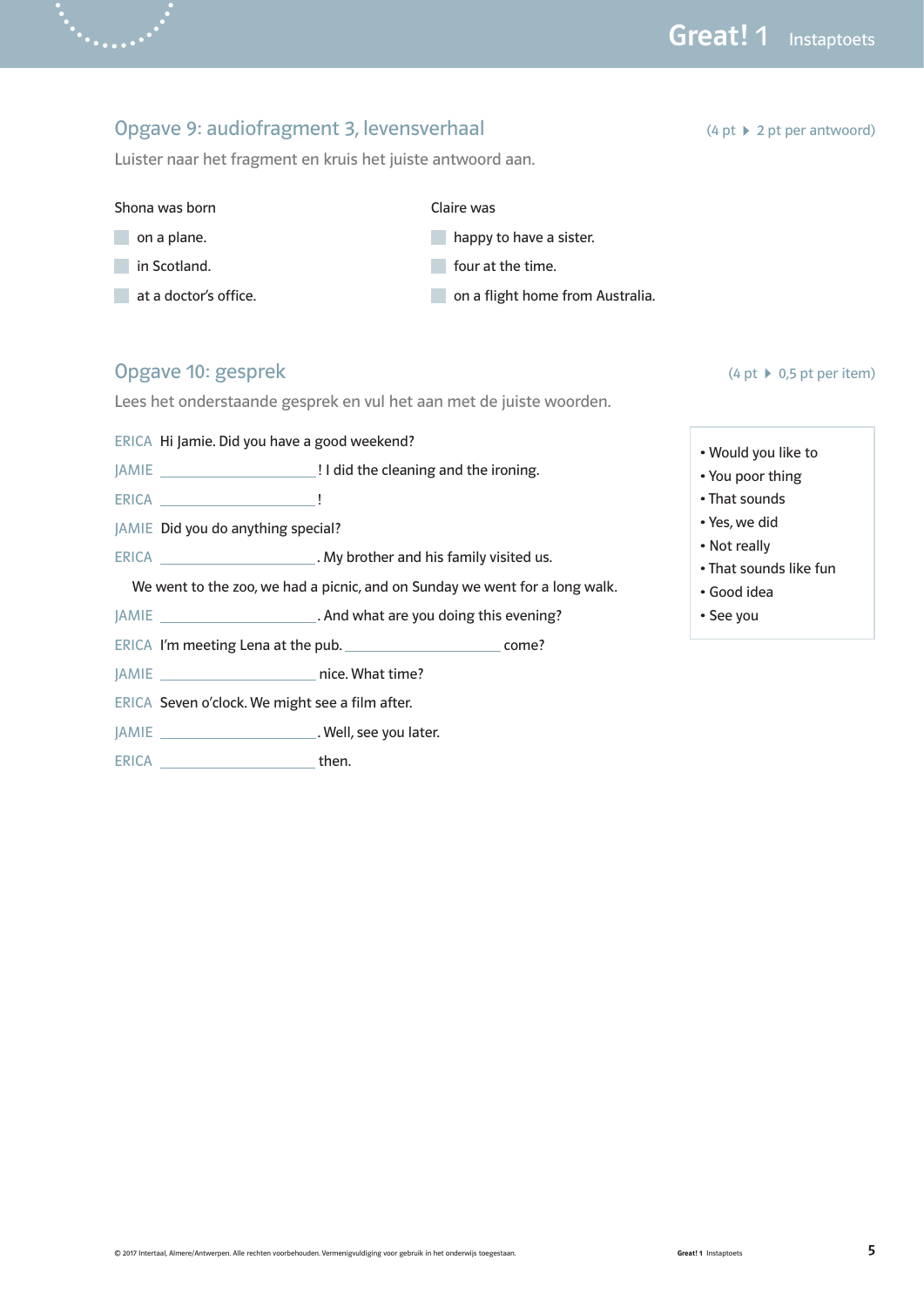### Opgave 11: ansichtkaart

Lees de ansichtkaart en kruis het juiste antwoord aan.

 $(4 pt \rightarrow 2 pt per antwoord)$ 

| Hi Liz,                                |                |
|----------------------------------------|----------------|
| Hope you're well. We're on holiday!    |                |
| We're in Rome at the moment. It's      |                |
| a very interesting city! On Saturday   |                |
| we're going to Florence for four days. |                |
| I've been there a few times, but Bob   |                |
| has never been there.                  |                |
| We would like to go to Pisa for a      |                |
| day-trip if the weather is good.       |                |
| We usually take a beach holiday.       |                |
| This is our first sightseeing holiday  | Liz Miller     |
| $\ldots$ there's a lot to see!         | 15 Rose Lane   |
|                                        | <b>Reading</b> |
| See you soon!                          | RG2 3PY        |
| Anne & Bob                             | England        |

Anne and Bob often take city holidays.

**true** 

false

- Anne and Bob
- **are in Pisa at the moment.**
- **never take a beach holiday.**
- **are going to Florence for a few days.**

## Opgave 12: herinneringen

Kies uit de lijst steeds de juiste vorm en vul in.

Memories …

|                                             | I was born in Basingstoke on 25 August, 1980. In the eighties, |  |  |  |  |
|---------------------------------------------|----------------------------------------------------------------|--|--|--|--|
|                                             | my family $\sqrt{\frac{1}{100}}$ (1) in a small house with     |  |  |  |  |
|                                             |                                                                |  |  |  |  |
|                                             |                                                                |  |  |  |  |
|                                             |                                                                |  |  |  |  |
| a salesperson.                              |                                                                |  |  |  |  |
|                                             |                                                                |  |  |  |  |
|                                             |                                                                |  |  |  |  |
|                                             |                                                                |  |  |  |  |
|                                             |                                                                |  |  |  |  |
| there one year ago. We're very happy there! |                                                                |  |  |  |  |

| $(1)$ lives $\cdot$ live $\cdot$ lived |
|----------------------------------------|
| $(2)$ had $\cdot$ has $\cdot$ have     |
| (3) working • works • worked           |
| $(4)$ starts • started • start         |
| $(5)$ meet $\cdot$ met $\cdot$ meeting |
| (6) get $\cdot$ gotten $\cdot$ got     |
| (7) buy · buying · bought              |
| (8) moved • moves • move               |
|                                        |

 $(4 \text{ pt} \rightarrow 0.5 \text{ pt} \text{ per item})$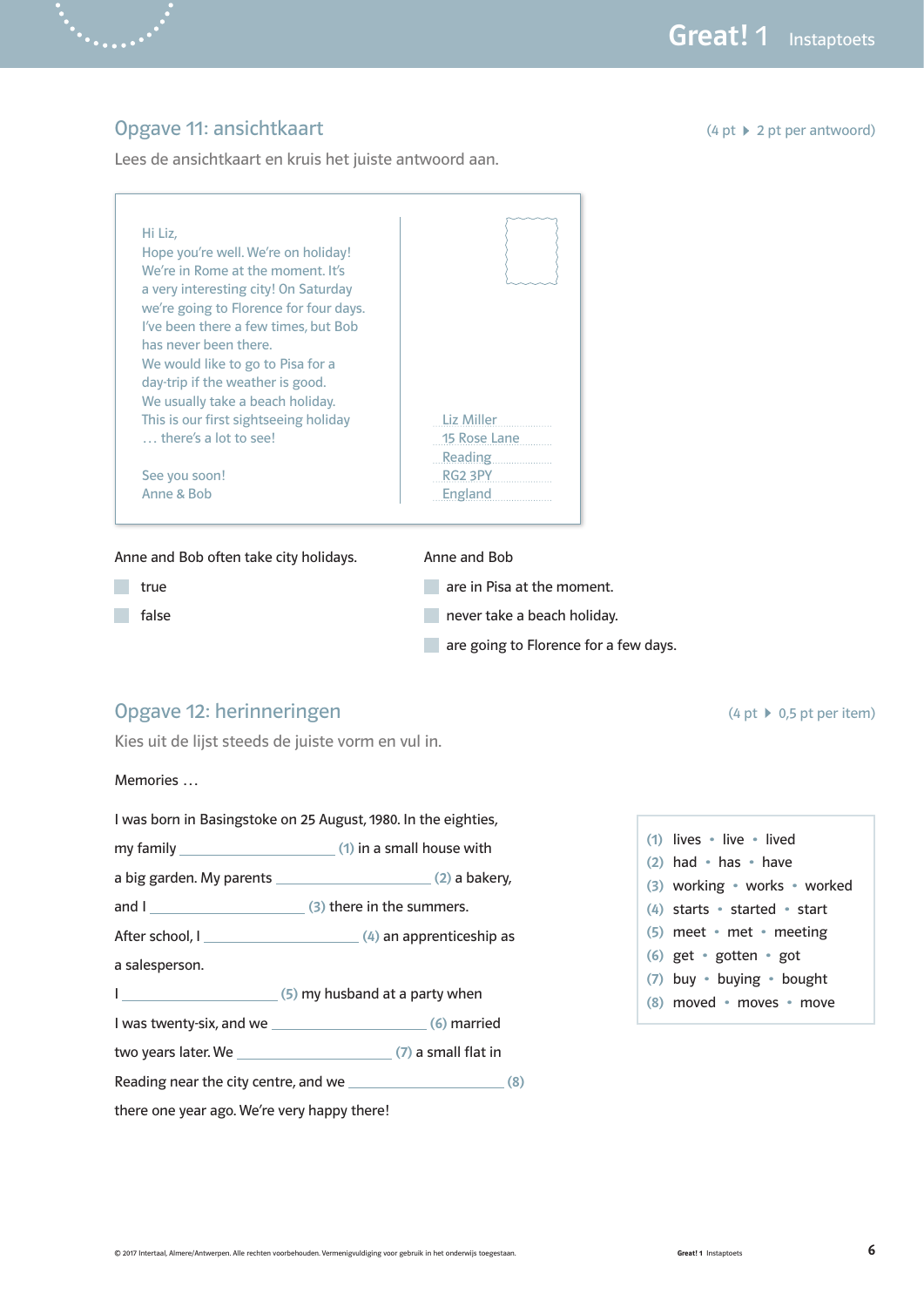# Resultaat:

# puntentelling:

| opgave                |   | - |   |   | ÷                            | G | -                       | Q | ۰ | 10 | 11 | 12 | totaal |
|-----------------------|---|---|---|---|------------------------------|---|-------------------------|---|---|----|----|----|--------|
| behaald aantal punten |   |   |   |   |                              |   |                         |   |   |    |    |    |        |
| max. aantal punten    | 4 | ∼ | 6 | 4 | $\overline{\mathbf{z}}$<br>ر | 4 | $\overline{\mathbf{z}}$ | 6 | 4 | 4  | 4  | 4  | 48     |

# instapadvies:

| behaald aantal punten | <b>instapadvies</b> | <b>ERK-niveau</b> |  |  |  |
|-----------------------|---------------------|-------------------|--|--|--|
| $0 - 13$              | Great! 1, Unit 1    | A <sub>1.1</sub>  |  |  |  |
| $14 - 26$             | Great! 1, Unit 4    | A1.2              |  |  |  |
| $27 - 39$             | Great! 1, Unit 7    | A1.3              |  |  |  |
| $40 - 48$             | Great! 2, Unit 1    | A1 of hoger       |  |  |  |